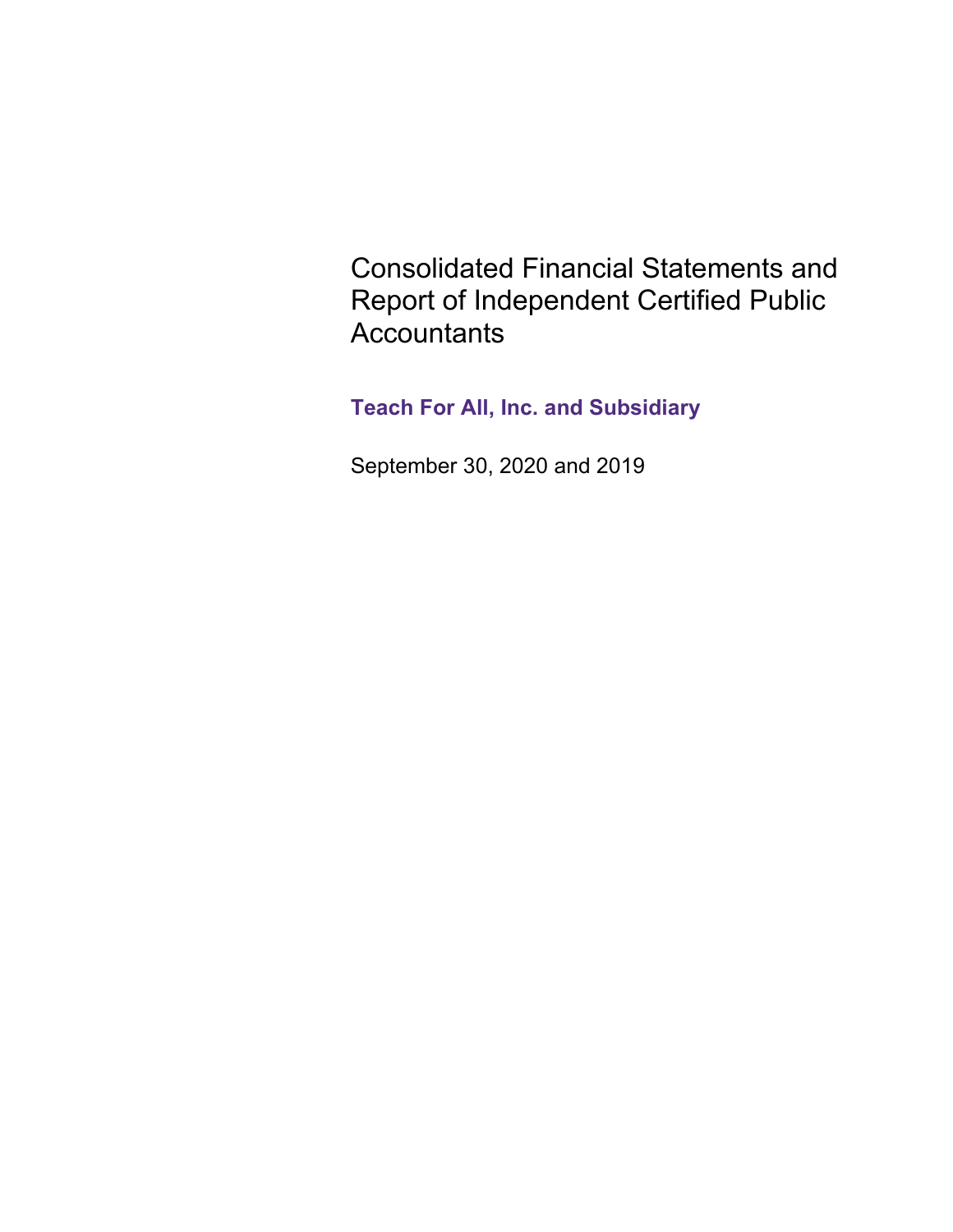#### **Contents** Page

| Report of Independent Certified Public Accountants                                       | 3  |
|------------------------------------------------------------------------------------------|----|
| Consolidated Financial Statements                                                        |    |
| Consolidated statements of financial position as of<br>September 30, 2020 and 2019       | 5  |
| Consolidated statement of activities for the year ended<br>September 30, 2020            | 6  |
| Consolidated statement of activities for the year ended<br>September 30, 2019            | 7  |
| Consolidated statement of functional expenses for the<br>year ended September 30, 2020   | 8  |
| Consolidated statement of functional expenses for the<br>year ended September 30, 2019   | 9  |
| Consolidated statements of cash flows for the years<br>ended September 30, 2020 and 2019 | 10 |
| Notes to consolidated financial statements                                               | 11 |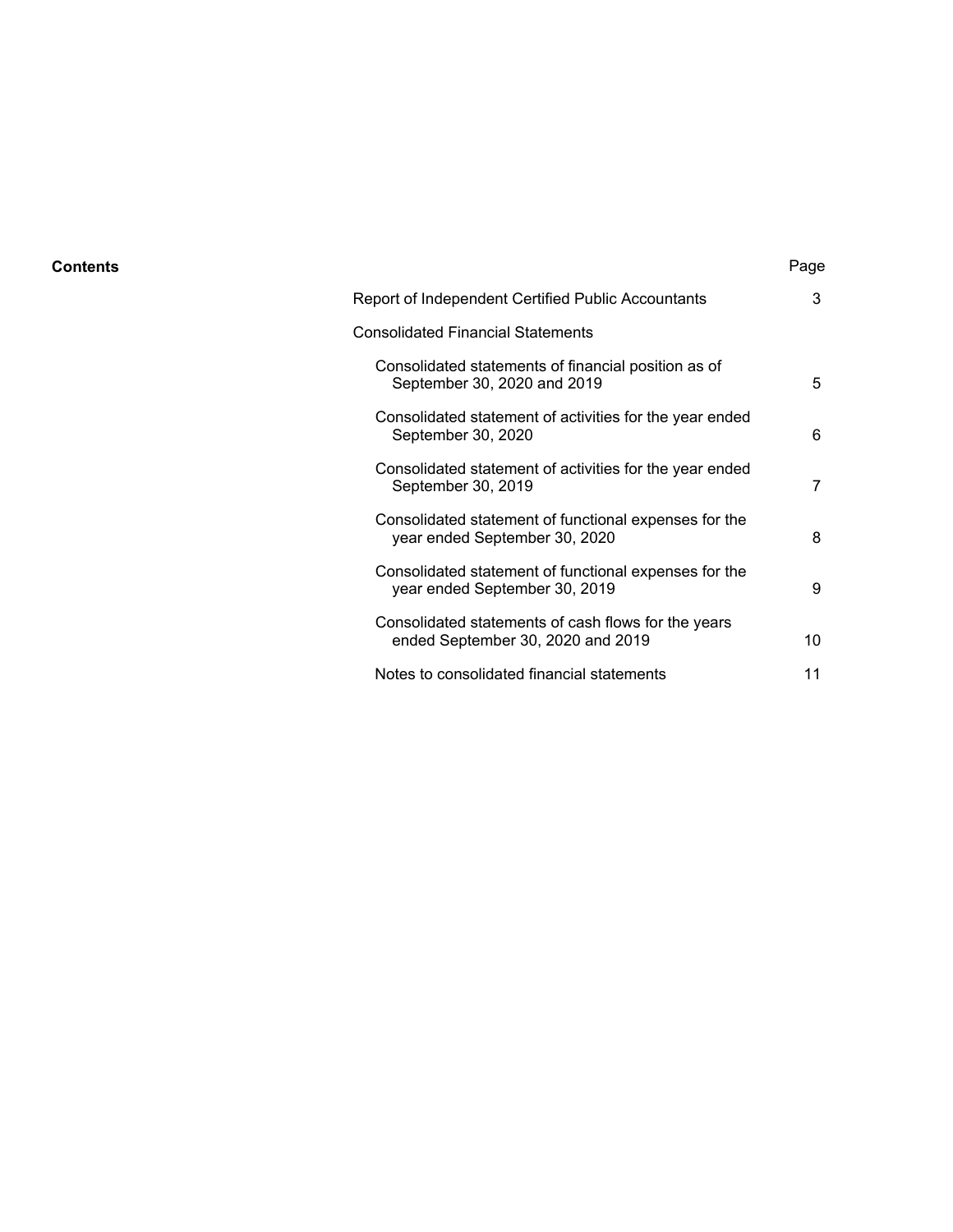

757 Third Ave., 9th Floor

New York, NY 10017-2013  $\blacksquare$  +1 212 599 0100

 $F + 1$  212 370 4520

#### GRANT THORNTON LLP **REPORT OF INDEPENDENT CERTIFIED PUBLIC ACCOUNTANTS**

To the Board of Directors of Teach For All, Inc.

We have audited the accompanying consolidated financial statements of Teach For All, Inc. and its subsidiary, Teach For All Network (collectively "TFALL") which comprise the consolidated statements of financial position as of September 30, 2020 and 2019, and the related consolidated statements of activities, functional expenses, and cash flows for the years then ended, and the related notes to the consolidated financial statements.

#### **Management's responsibility for the financial statements**

Management is responsible for the preparation and fair presentation of these consolidated financial statements in accordance with accounting principles generally accepted in the United States of America; this includes the design, implementation, and maintenance of internal control relevant to the preparation and fair presentation of consolidated financial statements that are free from material misstatement, whether due to fraud or error.

#### **Auditor's responsibility**

Our responsibility is to express an opinion on these consolidated financial statements based on our audits. We conducted our audits in accordance with auditing standards generally accepted in the United States of America. Those standards require that we plan and perform the audit to obtain reasonable assurance about whether the consolidated financial statements are free from material misstatement.

An audit involves performing procedures to obtain audit evidence about the amounts and disclosures in the consolidated financial statements. The procedures selected depend on the auditor's judgment, including the assessment of the risks of material misstatement of the consolidated financial statements, whether due to fraud or error. In making those risk assessments, the auditor considers internal control relevant to TFALL's preparation and fair presentation of the consolidated financial statements in order to design audit procedures that are appropriate in the circumstances, but not for the purpose of expressing an opinion on the effectiveness of TFALL's internal control. Accordingly, we express no such opinion. An audit also includes evaluating the appropriateness of accounting policies used and the reasonableness of significant accounting estimates made by management, as well as evaluating the overall presentation of the consolidated financial statements.

We believe that the audit evidence we have obtained is sufficient and appropriate to provide a basis for our audit opinion.

GT.COM GTACOM Grant Thornton LLP is the U.S. member firm of Grant Thornton International Ltd (GTIL). GTIL and each of its member firms are separate legal entities and are not a worldwide partnership.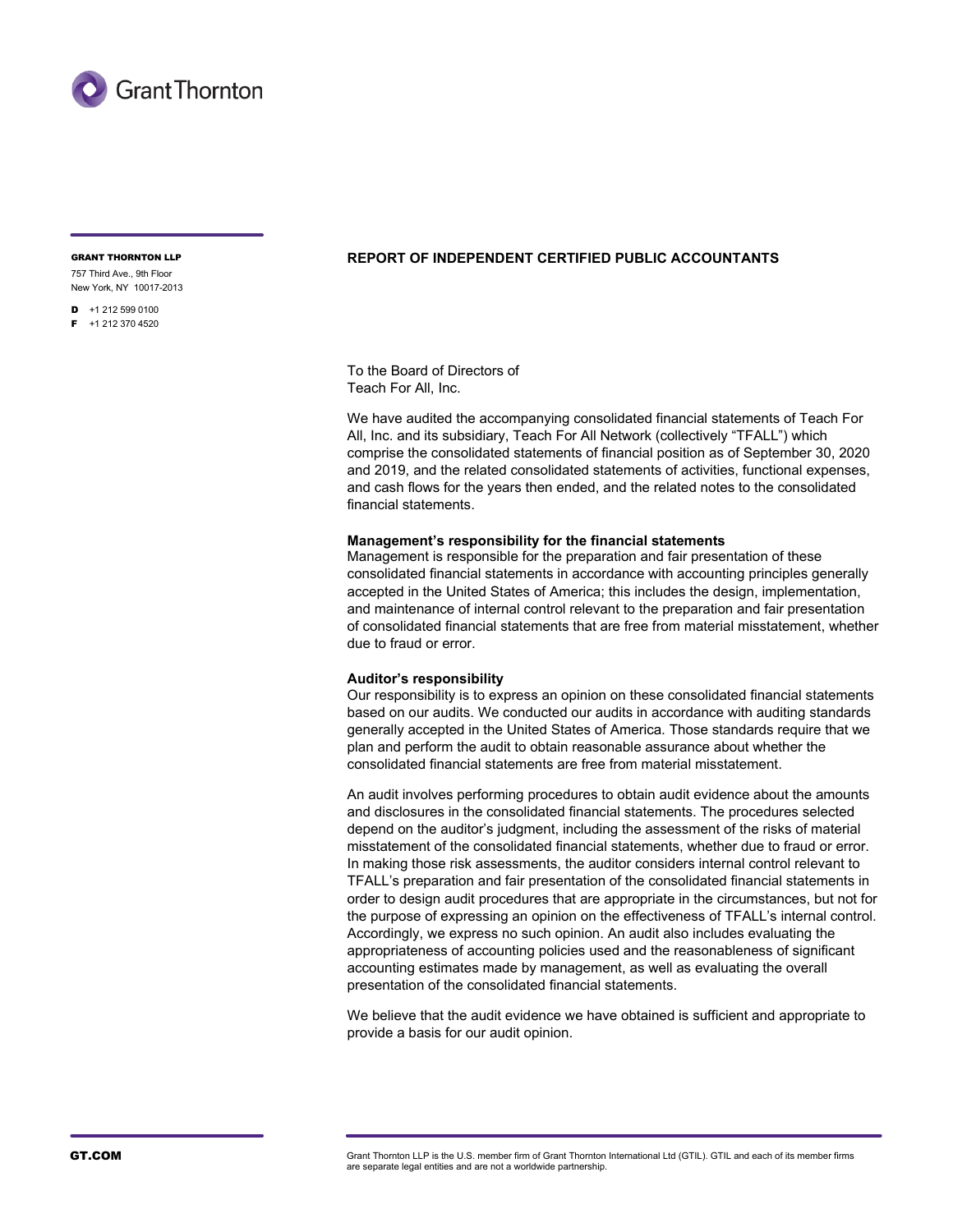

#### Opinion

In our opinion, the consolidated financial statements referred to above present fairly, in all material respects, the financial position of Teach For All, Inc. and its subsidiary, Teach For All Network as of September 30, 2020 and 2019, and the changes in their net assets and their cash flows for the years then ended in accordance with accounting principles generally accepted in the United States of America.

Sant Thouton LLP

New York, New York February 10, 2021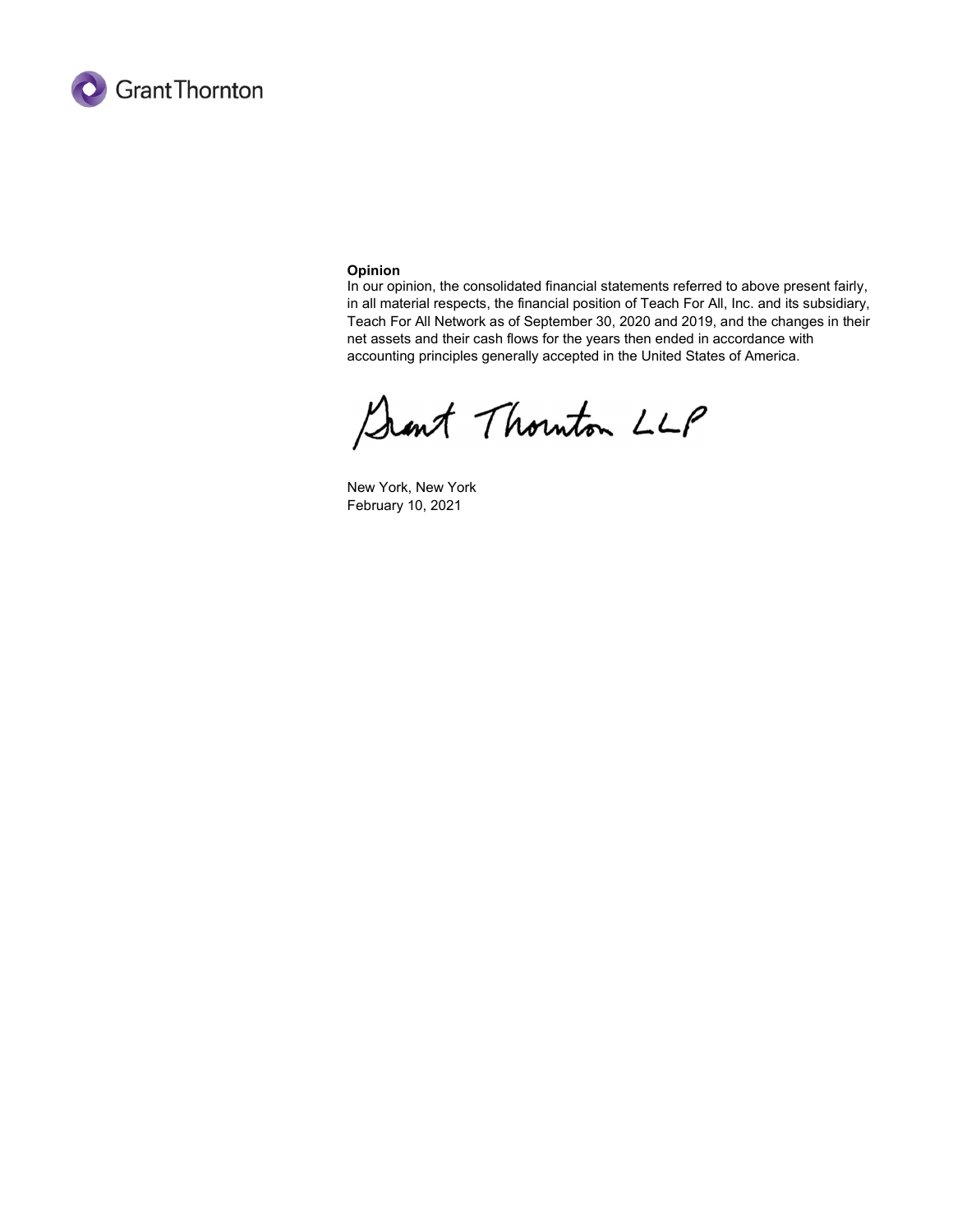# **CONSOLIDATED STATEMENTS OF FINANCIAL POSITION**

## **As of September 30,**

|                                                      |    | 2020       |    | 2019       |
|------------------------------------------------------|----|------------|----|------------|
| <b>ASSETS</b>                                        |    |            |    |            |
| Cash and cash equivalents                            | \$ | 25,395,677 | \$ | 12,466,174 |
| Prepaid expenses and other assets                    |    | 512,621    |    | 815,821    |
| Contributions receivable, net (Note 4)               |    | 30,442,567 |    | 22,314,623 |
| Grants and contracts receivable, net of allowance of |    |            |    |            |
| \$15,713 and \$6,835 in 2020 and 2019, respectively  |    | 95,942     |    | 163,427    |
| Advances to network partners (Note 2)                |    | 7,132,662  |    | 6,003,032  |
| Other receivables                                    |    | 331,138    |    | 212,091    |
| Fixed assets, net (Note 7)                           |    | 1,183      |    | 7,415      |
| <b>Total assets</b>                                  | £. | 63,911,790 | \$ | 41,982,583 |
|                                                      |    |            |    |            |
| <b>LIABILITIES AND NET ASSETS</b>                    |    |            |    |            |
| <b>LIABILITIES</b>                                   |    |            |    |            |
| Accounts payable and accrued expenses                | \$ | 1,367,375  | \$ | 1,340,737  |
| Deferred revenue (Note 2)                            |    | 2,117,428  |    | 993,153    |
| Loans Payable - PPP Loan (Note 5)                    |    | 1,701,663  |    |            |
| <b>Total liabilities</b>                             |    | 5,186,466  |    | 2,333,890  |
| Commitments and contingencies (Notes 6 and 12)       |    |            |    |            |
|                                                      |    |            |    |            |
| <b>NET ASSETS</b>                                    |    |            |    |            |
| Net assets without donor restrictions                |    | 6,096,426  |    | 6,030,221  |
| Net assets with donor restrictions (Note 9)          |    | 52,628,898 |    | 33,618,472 |
| Total net assets                                     |    | 58,725,324 |    | 39,648,693 |
| Total liabilities and net assets                     |    | 63,911,790 | £. | 41,982,583 |
|                                                      |    |            |    |            |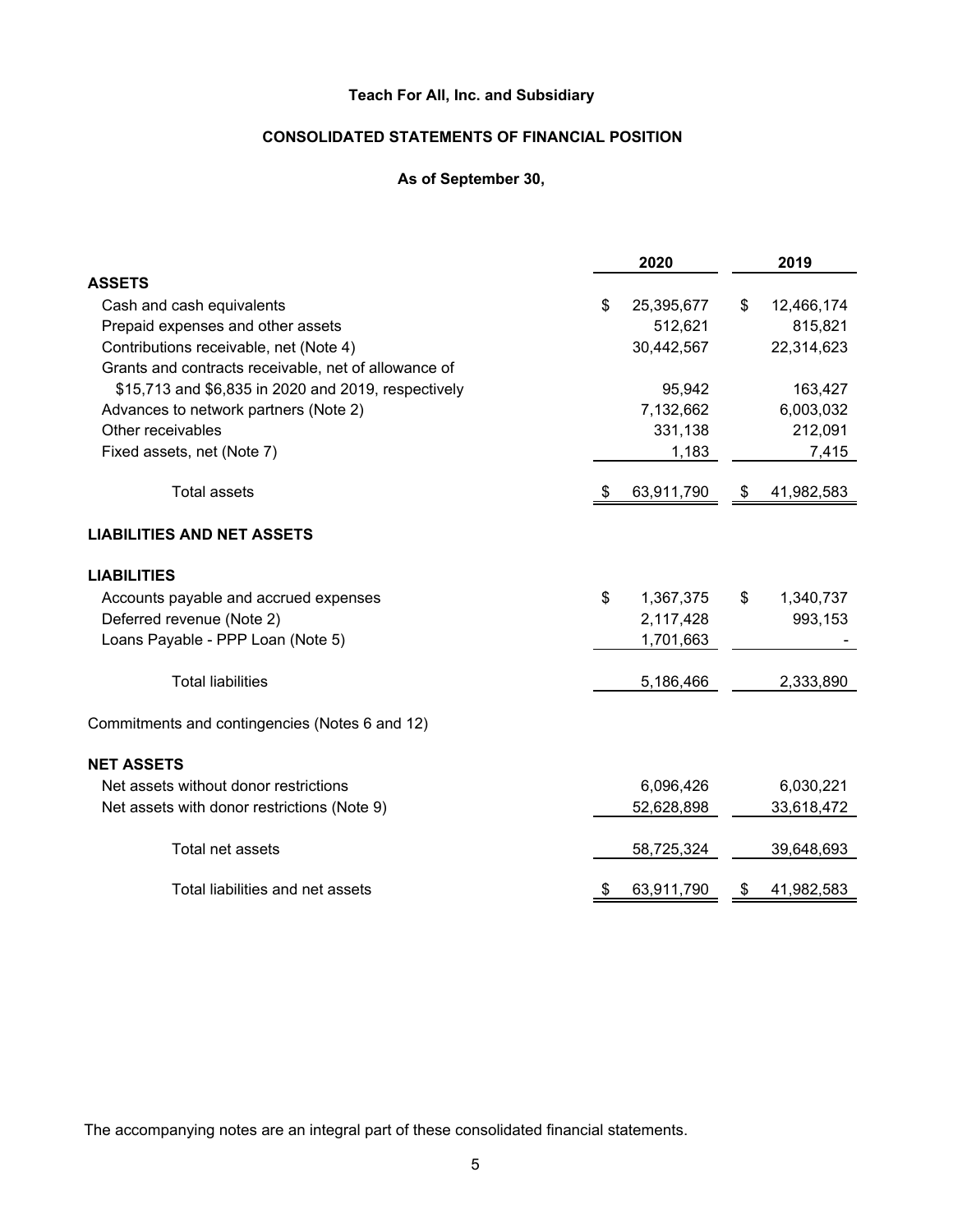# **CONSOLIDATED STATEMENT OF ACTIVITIES**

## **Year ended September 30, 2020**

|                                                | <b>Net Assets</b><br><b>Without Donor</b> | <b>Net Assets</b><br><b>With Donor</b> |                  |
|------------------------------------------------|-------------------------------------------|----------------------------------------|------------------|
|                                                | <b>Restrictions</b>                       | <b>Restrictions</b>                    | <b>Total</b>     |
| Revenues, gains and other support              |                                           |                                        |                  |
| Contributions                                  | \$<br>14,345,282                          | 36,011,959<br>\$                       | 50,357,241<br>S  |
| Grants and contracts (Note 2)                  | 605,670                                   |                                        | 605,670          |
| Other income (loss)                            | 150,767                                   |                                        | 150,767          |
| Net assets released from restrictions (Note 9) | 17,001,533                                | (17,001,533)                           |                  |
| Revenues, gains and other support before       |                                           |                                        |                  |
| contributed services                           | 32,103,252                                | 19,010,426                             | 51,113,678       |
| Contributed services (Note 10)                 | 2,974,373                                 |                                        | 2,974,373        |
| Total revenues, gains and other support        | 35,077,625                                | 19,010,426                             | 54,088,051       |
| <b>Expenses</b>                                |                                           |                                        |                  |
| Program services:                              |                                           |                                        |                  |
| Early stage partner support                    | 1,525,138                                 |                                        | 1,525,138        |
| Network partner support                        | 26,360,860                                |                                        | 26,360,860       |
| Total program services                         | 27,885,998                                |                                        | 27,885,998       |
| Supporting services:                           |                                           |                                        |                  |
| Management and general                         | 4,504,826                                 |                                        | 4,504,826        |
| Fundraising                                    | 2,620,596                                 |                                        | 2,620,596        |
| Total supporting services                      | 7,125,422                                 |                                        | 7,125,422        |
| <b>Total expenses</b>                          | 35,011,420                                |                                        | 35,011,420       |
| Change in net assets                           | 66,205                                    | 19,010,426                             | 19,076,631       |
| Net assets, beginning of year                  | 6,030,221                                 | 33,618,472                             | 39,648,693       |
| Net assets, end of year                        | 6,096,426<br>\$                           | 52,628,898<br>\$                       | 58,725,324<br>\$ |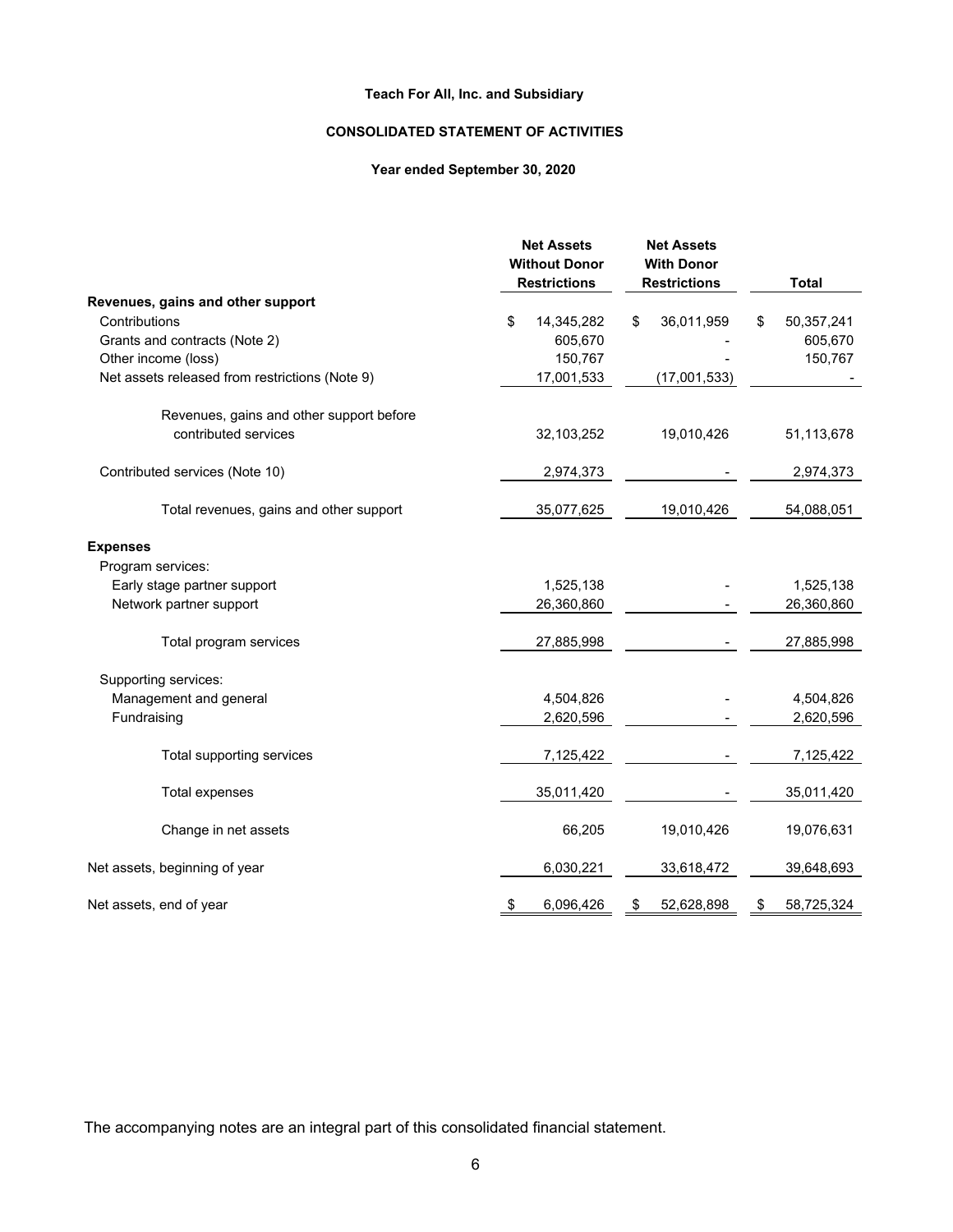# **CONSOLIDATED STATEMENT OF ACTIVITIES**

## **Year ended September 30, 2019**

|                                                | <b>Net Assets</b><br><b>Without Donor</b> | <b>Net Assets</b><br><b>With Donor</b> |                   |
|------------------------------------------------|-------------------------------------------|----------------------------------------|-------------------|
|                                                | <b>Restrictions</b>                       | <b>Restrictions</b>                    | <b>Total</b>      |
| Revenues, gains and other support              |                                           |                                        |                   |
| Contributions                                  | \$<br>20,631,113<br>851,893               | 30,564,889<br>\$                       | 51,196,002<br>\$. |
| Grants and contracts (Note 2)                  |                                           |                                        | 851,893           |
| Other income (loss)                            | (103, 542)                                |                                        | (103, 542)        |
| Net assets released from restrictions (Note 8) | 7,980,201                                 | (7,980,201)                            |                   |
| Revenues, gains and other support before       |                                           |                                        |                   |
| contributed services                           | 29,359,665                                | 22,584,688                             | 51,944,353        |
| Contributed services (Note 9)                  | 2,078,505                                 |                                        | 2,078,505         |
| Total revenues, gains and other support        | 31,438,170                                | 22,584,688                             | 54,022,858        |
| <b>Expenses</b>                                |                                           |                                        |                   |
| Program services:                              |                                           |                                        |                   |
| Early stage partner support                    | 1,835,375                                 |                                        | 1,835,375         |
| Network partner support                        | 23,159,805                                |                                        | 23,159,805        |
| Total program services                         | 24,995,180                                |                                        | 24,995,180        |
| Supporting services:                           |                                           |                                        |                   |
| Management and general                         | 3,845,251                                 |                                        | 3,845,251         |
| Fundraising                                    | 2,440,620                                 |                                        | 2,440,620         |
| Total supporting services                      | 6,285,871                                 |                                        | 6,285,871         |
| <b>Total expenses</b>                          | 31,281,051                                |                                        | 31,281,051        |
| Change in net assets                           | 157,119                                   | 22,584,688                             | 22,741,807        |
| Net assets, beginning of year                  | 5,873,102                                 | 11,033,784                             | 16,906,886        |
| Net assets, end of year                        | 6,030,221<br>\$                           | 33,618,472<br>\$                       | 39,648,693<br>\$  |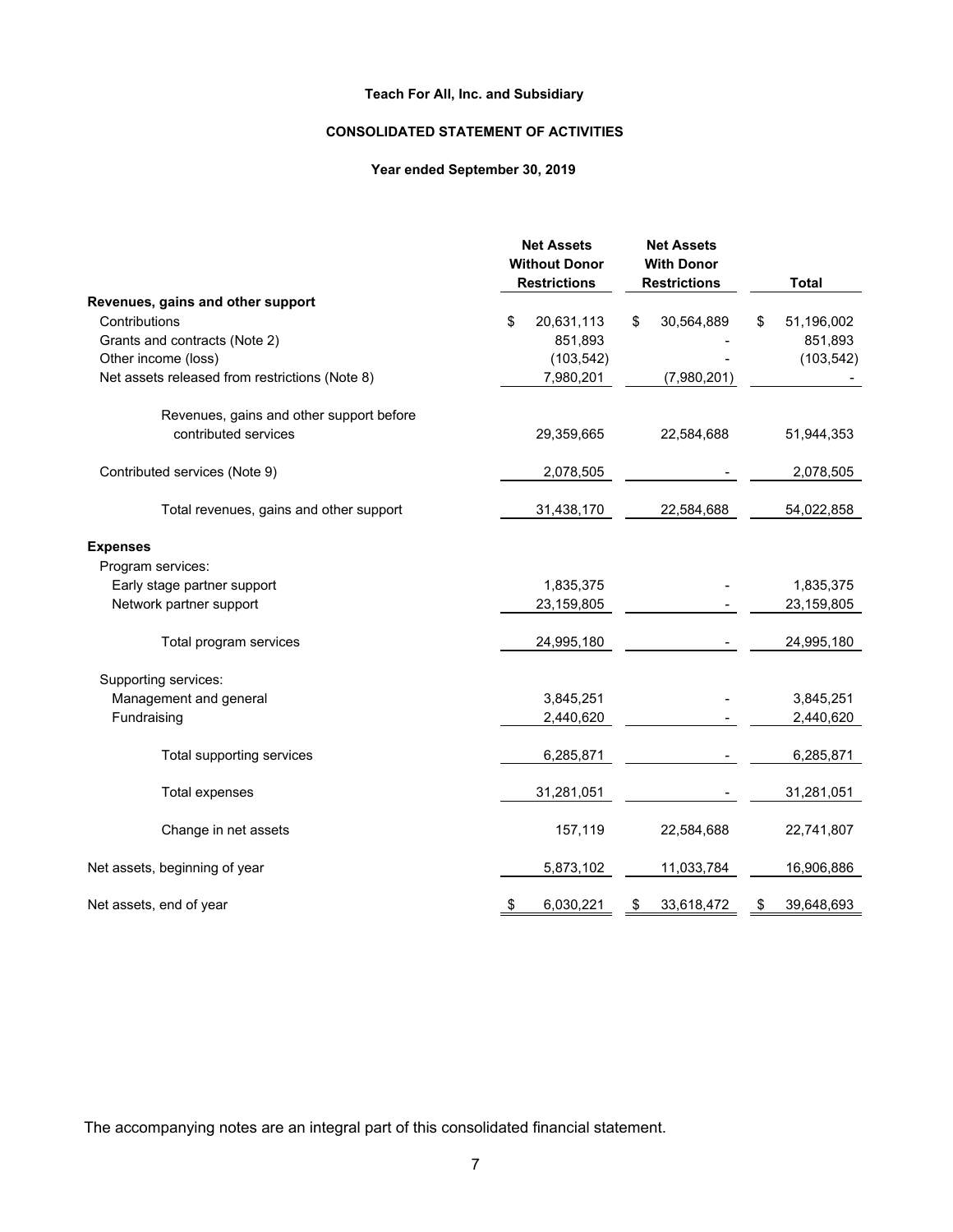#### **CONSOLIDATED STATEMENT OF FUNCTIONAL EXPENSES**

#### **Year ended September 30, 2020**

|                                                |                                      | <b>Program Services</b>          |    |                            |    | <b>Supporting Services</b> |    |                    |    |                                      |    |              |
|------------------------------------------------|--------------------------------------|----------------------------------|----|----------------------------|----|----------------------------|----|--------------------|----|--------------------------------------|----|--------------|
|                                                | <b>Early Stage</b><br><b>Partner</b> | <b>Network</b><br><b>Partner</b> |    | <b>Total</b>               |    |                            |    |                    |    | <b>Total</b>                         |    |              |
|                                                | <b>Support</b>                       | <b>Support</b>                   |    | Program<br><b>Services</b> |    | Management<br>and General  |    | <b>Fundraising</b> |    | <b>Supporting</b><br><b>Services</b> |    | <b>Total</b> |
| Personnel expenses:                            |                                      |                                  |    |                            |    |                            |    |                    |    |                                      |    |              |
| <b>Salaries</b>                                | \$<br>720,579                        | \$<br>9,905,266                  | S  | 10,625,845                 | £. | 2,403,547                  | \$ | 1,944,738          | \$ | 4,348,285                            | S  | 14,974,130   |
| Payroll taxes and related expenses             | 181,568                              | 2,492,078                        |    | 2,673,646                  |    | 606,481                    |    | 496,778            |    | 1,103,259                            |    | 3,776,905    |
| Total personnel expenses                       | 902,147                              | 12,397,344                       |    | 13,299,491                 |    | 3,010,028                  |    | 2,441,516          |    | 5,451,544                            |    | 18,751,035   |
| Non-personnel expenses:                        |                                      |                                  |    |                            |    |                            |    |                    |    |                                      |    |              |
| Grants                                         | 165,000                              | 8,848,546                        |    | 9,013,546                  |    |                            |    |                    |    |                                      |    | 9,013,546    |
| Travel                                         | 12.499                               | 420.720                          |    | 433.219                    |    | 34,329                     |    | 15.199             |    | 49.528                               |    | 482.747      |
| Conferences, workshops and meetings            | 65,123                               | 611,919                          |    | 677,042                    |    | 28,185                     |    | 1,330              |    | 29,515                               |    | 706,557      |
| Professional services                          | 2,235                                | 697,429                          |    | 699,664                    |    | 383,204                    |    | 49,922             |    | 433,126                              |    | 1,132,790    |
| Information technology                         | 13,226                               | 236,723                          |    | 249,949                    |    | 227,828                    |    | 38,091             |    | 265,919                              |    | 515,868      |
| Occupancy, office expense and other costs      | 98,260                               | 735,114                          |    | 833,374                    |    | 269,651                    |    | 73,782             |    | 343,433                              |    | 1,176,807    |
| Pandemic costs, other non-operational expenses | 9,375                                | 84,673                           |    | 94,048                     |    | 3,612                      |    | 756                |    | 4,368                                |    | 98,416       |
| Total non-personnel expenses                   | 365,718                              | 11,635,124                       |    | 12,000,842                 |    | 946,809                    |    | 179,080            |    | 1,125,889                            |    | 13,126,731   |
| Total expenses before non-cash items           | 1,267,865                            | 24,032,468                       |    | 25,300,333                 |    | 3,956,837                  |    | 2,620,596          |    | 6,577,433                            |    | 31,877,766   |
| Bad debt expense                               |                                      | 1,178                            |    | 1,178                      |    | 151,871                    |    |                    |    | 151,871                              |    | 153,049      |
| Depreciation                                   |                                      |                                  |    |                            |    | 6,232                      |    |                    |    | 6,232                                |    | 6,232        |
| Contributed services                           | 257,273                              | 2,327,214                        |    | 2,584,487                  |    | 389,886                    |    |                    |    | 389,886                              |    | 2,974,373    |
| Total expenses                                 | 1,525,138                            | \$<br>26,360,860                 | S. | 27,885,998                 |    | 4,504,826                  | S  | 2,620,596          | S  | 7,125,422                            | -S | 35,011,420   |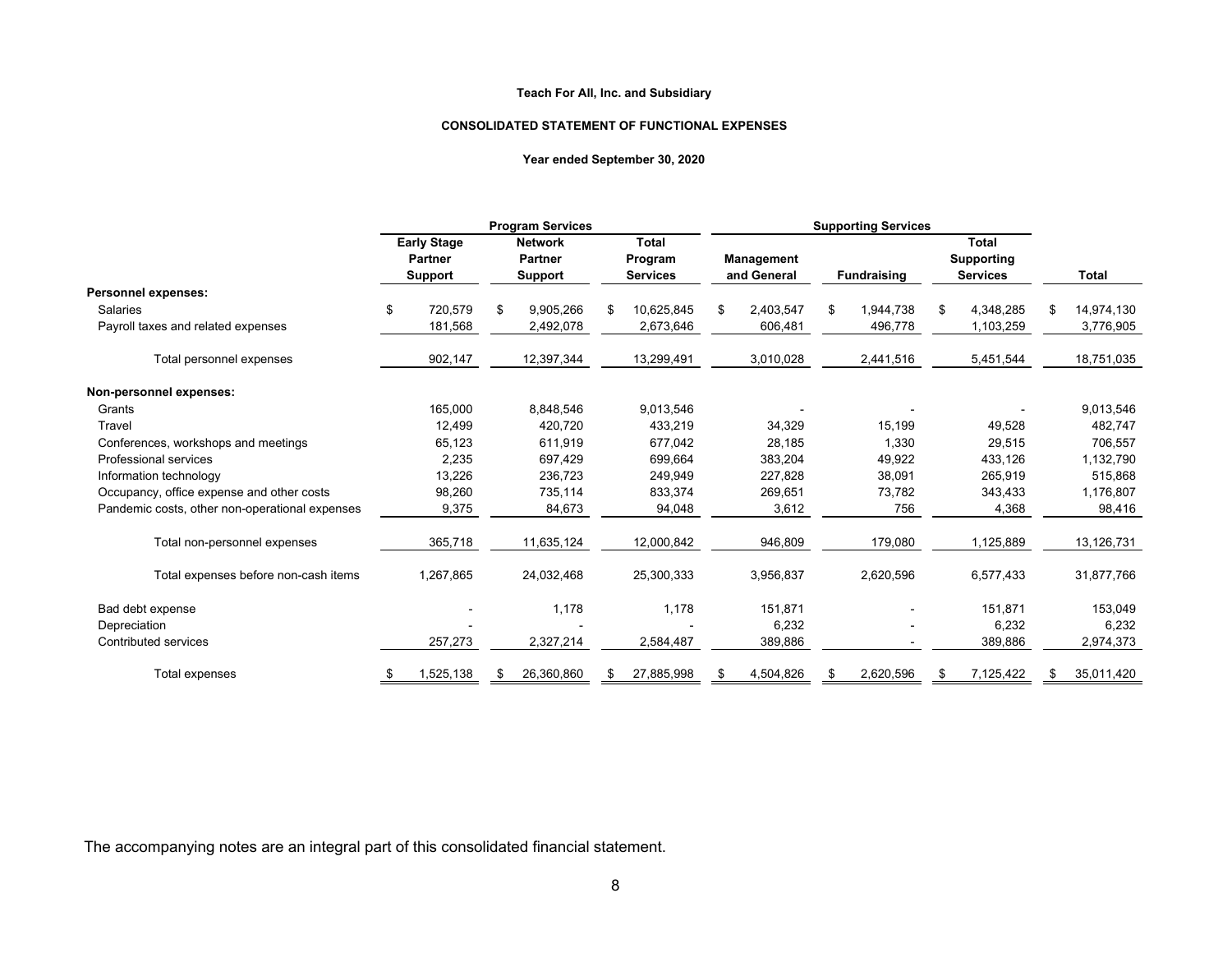#### **CONSOLIDATED STATEMENT OF FUNCTIONAL EXPENSES**

#### **Year ended September 30, 2019**

|                                           | <b>Program Services</b> |                                                        |    | <b>Supporting Services</b>                         |                                            |     |                                  |    |                    |    |                                                      |    |            |
|-------------------------------------------|-------------------------|--------------------------------------------------------|----|----------------------------------------------------|--------------------------------------------|-----|----------------------------------|----|--------------------|----|------------------------------------------------------|----|------------|
|                                           |                         | <b>Early Stage</b><br><b>Partner</b><br><b>Support</b> |    | <b>Network</b><br><b>Partner</b><br><b>Support</b> | <b>Total</b><br>Program<br><b>Services</b> |     | <b>Management</b><br>and General |    | <b>Fundraising</b> |    | <b>Total</b><br><b>Supporting</b><br><b>Services</b> |    | Total      |
| Personnel expenses:                       |                         |                                                        |    |                                                    |                                            |     |                                  |    |                    |    |                                                      |    |            |
| Salaries                                  | \$                      | 1,201,310                                              | \$ | 9,336,289                                          | \$<br>10,537,599                           | \$. | 2,037,693                        | \$ | 1,761,835          | \$ | 3,799,528                                            | S  | 14,337,127 |
| Payroll taxes and related expenses        |                         | 285,888                                                |    | 2,226,502                                          | 2,512,390                                  |     | 493,228                          |    | 433,773            |    | 927,001                                              |    | 3,439,391  |
| Total personnel expenses                  |                         | 1,487,198                                              |    | 11,562,791                                         | 13,049,989                                 |     | 2,530,921                        |    | 2,195,608          |    | 4,726,529                                            |    | 17,776,518 |
| Non-personnel expenses:                   |                         |                                                        |    |                                                    |                                            |     |                                  |    |                    |    |                                                      |    |            |
| Grants                                    |                         |                                                        |    | 5,981,913                                          | 5,981,913                                  |     |                                  |    |                    |    |                                                      |    | 5,981,913  |
| Travel                                    |                         | 97,958                                                 |    | 911,743                                            | 1,009,701                                  |     | 117,608                          |    | 105,190            |    | 222,798                                              |    | 1,232,499  |
| Conferences, workshops and meetings       |                         | 83,326                                                 |    | 1,238,280                                          | 1,321,606                                  |     | 60,349                           |    | 3,772              |    | 64,121                                               |    | 1,385,727  |
| Professional services                     |                         | 52,563                                                 |    | 656,790                                            | 709,353                                    |     | 366,144                          |    | 42,935             |    | 409,079                                              |    | 1,118,432  |
| Information technology                    |                         | 21,399                                                 |    | 177,760                                            | 199,159                                    |     | 255,893                          |    | 37,608             |    | 293,501                                              |    | 492,660    |
| Occupancy, office expense and other costs |                         | 92,931                                                 |    | 651,061                                            | 743,992                                    |     | 284,699                          |    | 55,507             |    | 340,206                                              |    | 1,084,198  |
| Total non-personnel expenses              |                         | 348,177                                                |    | 9,617,547                                          | 9,965,724                                  |     | 1,084,693                        |    | 245,012            |    | 1,329,705                                            |    | 11,295,429 |
| Total expenses before non-cash items      |                         | 1,835,375                                              |    | 21,180,338                                         | 23,015,713                                 |     | 3,615,614                        |    | 2,440,620          |    | 6,056,234                                            |    | 29,071,947 |
| Bad debt expense                          |                         |                                                        |    |                                                    |                                            |     | 116,729                          |    |                    |    | 116,729                                              |    | 116,729    |
| Depreciation                              |                         |                                                        |    |                                                    |                                            |     | 13,870                           |    |                    |    | 13,870                                               |    | 13,870     |
| Contributed services                      |                         |                                                        |    | 1,979,467                                          | 1,979,467                                  |     | 99,038                           |    |                    |    | 99,038                                               |    | 2,078,505  |
| Total expenses                            | \$                      | 1,835,375                                              | \$ | 23,159,805                                         | \$<br>24,995,180                           |     | 3,845,251                        | \$ | 2,440,620          | \$ | 6,285,871                                            | æ. | 31,281,051 |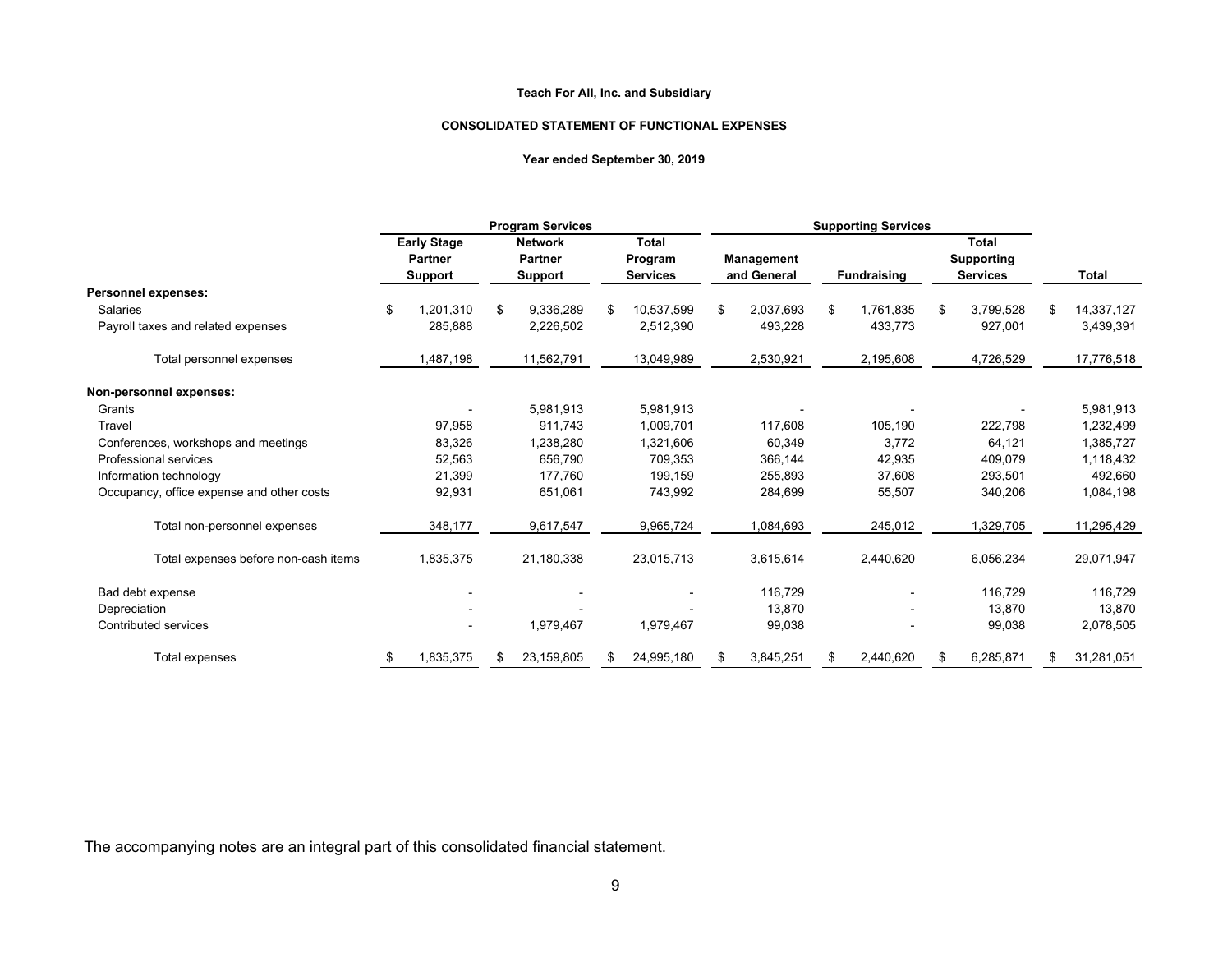# **CONSOLIDATED STATEMENTS OF CASH FLOWS**

# **Years ended September 30,**

|                                                                      |    | 2020          |    | 2019           |  |  |
|----------------------------------------------------------------------|----|---------------|----|----------------|--|--|
| Cash flows from operating activities                                 |    |               |    |                |  |  |
| Change in net assets                                                 | \$ | 19,076,631    | \$ | 22,741,807     |  |  |
| Adjustment to reconcile change in net assets to net cash             |    |               |    |                |  |  |
| provided by operating activities:                                    |    |               |    |                |  |  |
| Depreciation                                                         |    | 6,232         |    | 13,870         |  |  |
| Change in discount of contributions receivable                       |    | (328, 048)    |    | 395,178        |  |  |
| Change in allowance for doubtful accounts - contributions receivable |    | 141,943       |    | 178,410        |  |  |
| Change in allowance for doubtful accounts - grants and               |    |               |    |                |  |  |
| contracts receivable                                                 |    | 8,878         |    | (65, 348)      |  |  |
| Bad debt expense                                                     |    | 153,049       |    | 116,729        |  |  |
| Changes in operating assets and liabilities:                         |    |               |    |                |  |  |
| Prepaid expense and other assets                                     |    | 303,200       |    | (251, 932)     |  |  |
| Contributions receivable                                             |    | (7,941,839)   |    | (17, 841, 026) |  |  |
| Grants and contracts receivables                                     |    | 58,607        |    | (65, 236)      |  |  |
| Advances to network partners                                         |    | (1, 129, 630) |    | (1,749,272)    |  |  |
| Other receivables                                                    |    | (272,096)     |    | (123, 408)     |  |  |
| Accounts payable and accrued expenses                                |    | 26,638        |    | (119, 498)     |  |  |
| Deferred revenue                                                     |    | 1,124,275     |    | (1,399,199)    |  |  |
| Net cash provided by operating activities                            |    | 11,227,840    |    | 1,831,075      |  |  |
| <b>Cash flows from financing activities</b>                          |    |               |    |                |  |  |
| Proceeds from the PPP Loan                                           |    | 1,701,663     |    |                |  |  |
| Net increase in cash and cash equivalents                            |    | 12,929,503    |    | 1,831,075      |  |  |
| Cash and cash equivalents, beginning of year                         |    | 12,466,174    |    | 10,635,099     |  |  |
| Cash and cash equivalents, end of year                               |    | 25,395,677    | S  | 12,466,174     |  |  |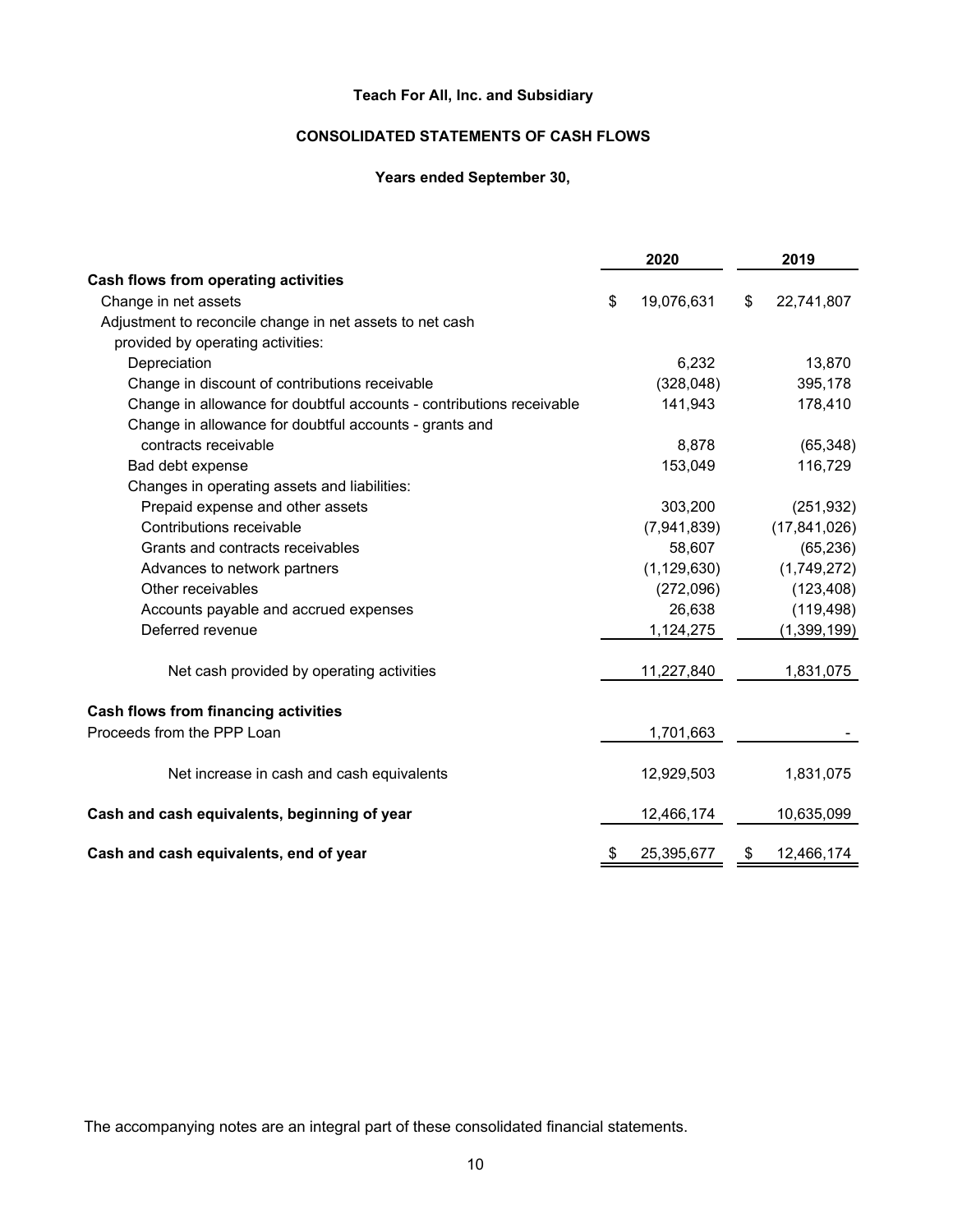## **NOTES TO CONSOLIDATED FINANCIAL STATEMENTS**

### **September 30, 2020 and 2019**

## **NOTE 1 - ORGANIZATION AND NATURE OF OPERATIONS**

Teach For All, Inc. is a not-for-profit corporation incorporated in the State of New York on February 29, 2008 and is exempt from corporate federal income tax under Section 501(c)(3) of the Internal Revenue Code and similar state provisions.

Teach For All, Inc. is a global organization that works to accelerate the progress of the more than 50 independent, locally led and governed partner organizations within the overall Teach For All global network. Each network partner recruits and develops promising future leaders to teach in their nations' high-need schools and communities and, with this foundation, to work with others, inside and outside of education, to ensure all children are able to fulfill their potential. Teach For All, Inc. works to accelerate the network's progress and increase its impact by capturing and spreading learning, facilitating connections among partners, accessing global resources for the benefit of the network, and fostering the leadership development of partner staff, teachers, and alumni.

Teach For All Network, established in 2011, is a company limited by guarantee and a registered charity in England and Wales, and is dedicated to the advancement of education for the public benefit and shares the same mission as Teach For All, Inc.

Teach For All, Inc. and Teach For All Network are separate legal entities for which there are overlapping board members and officers and, since its establishment, Teach For All, Inc. has been the sole member of Teach For All Network.

## **NOTE 2 - SUMMARY OF SIGNIFICANT ACCOUNTING POLICIES**

#### *Basis of Presentation*

The accompanying consolidated financial statements, which consolidate the accounts of Teach For All, Inc. and Teach For All Network (collectively, "TFALL"), have been prepared on the accrual basis of accounting in accordance with accounting principles generally acceptance in the United States of America ("U.S. GAAP").

The net assets of TFALL and changes therein are classified and reported based on the existence or absence of donor-imposed restrictions as follows:

*Net assets without donor restrictions* - Net assets that are not subject to donor-imposed stipulations.

*Net assets with donor restrictions* - Net assets subject to donor-imposed stipulations that expire with the passage of time or can be fulfilled by the actions of TFALL, pursuant to those stipulations (Note 9).

Revenues are reported as increases in net assets without donor restrictions unless their use is limited by donor-imposed restrictions. Expenses are reported as decreases in net assets without donor restrictions. Gains and losses on investments and other assets, if any, are reported as increases or decreases in net assets without donor restrictions unless their use is restricted by explicit donor stipulation or prevailing law. Expirations of donor restrictions (i.e., the donor-stipulated purpose has been fulfilled and/or the stipulated time period has elapsed) are reported as net assets released from restrictions.

#### *Cash and Cash Equivalents*

Cash consists of cash on deposit with banks. Cash equivalents represent short-term investments with original maturities of three months or less from the date of purchase.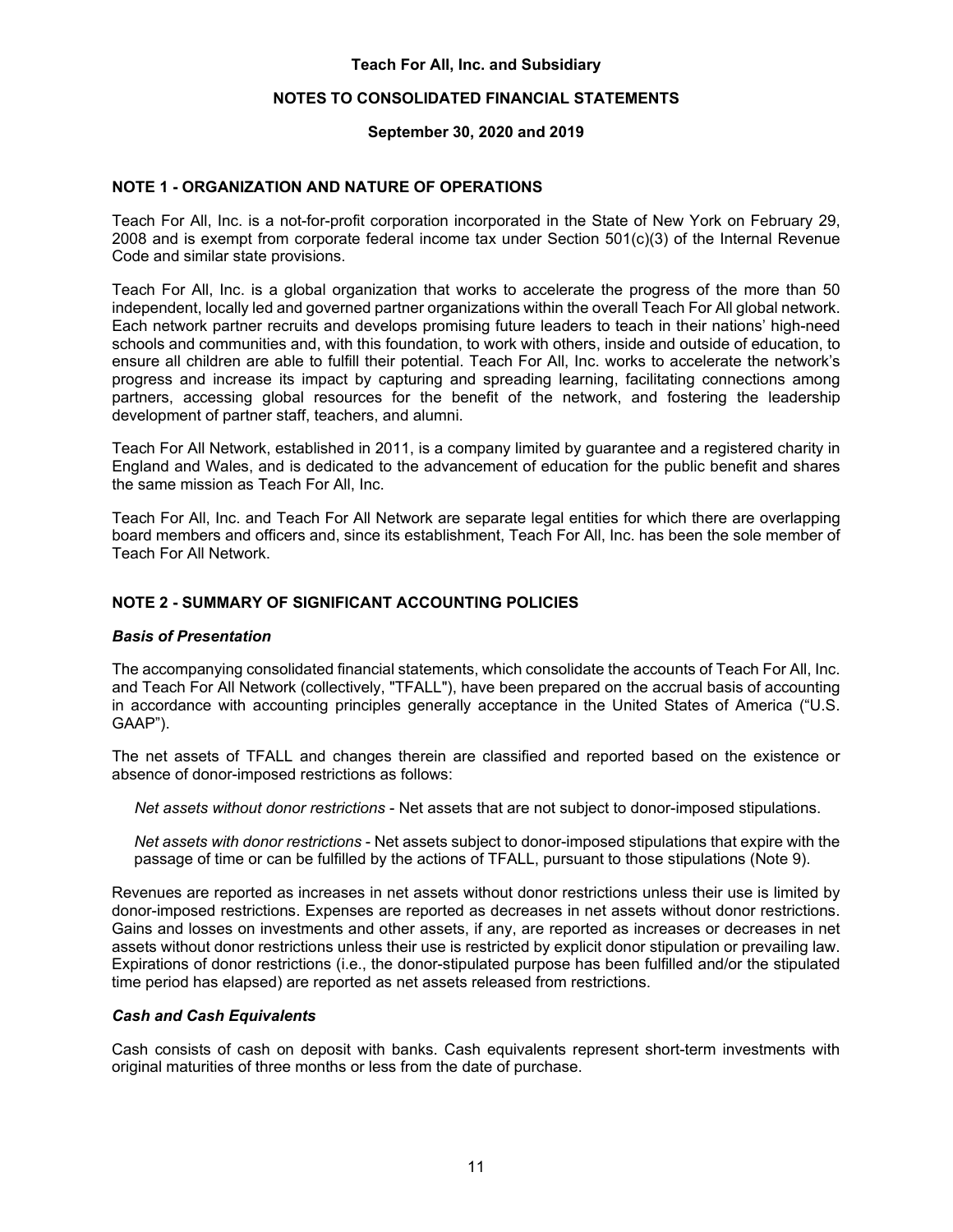## **NOTES TO CONSOLIDATED FINANCIAL STATEMENTS - CONTINUED**

#### **September 30, 2020 and 2019**

#### *Functional Allocation of Expenses*

The costs of providing TFALL's programs and supporting services have been summarized on a functional basis within the accompanying consolidated statements of activities. Accordingly, certain costs have been allocated among the programs and supporting services benefited, generally using personnel and related costs.

The following is a description of TFALL's programs:

#### *Early Stage Partner Support*

Expenditures for Early Stage Partner Support enable TFALL to respond to interest from social entrepreneurs around the world and help to ensure that future partner organizations lay the necessary foundation to develop into effective and sustainable network partners. TFALL staff work with social entrepreneurs to evaluate the feasibility of the approach within their country's context, to develop and refine business plans, and to set up the organization for a successful launch by anticipating upcoming challenges. Additionally, TFALL assists in garnering financial and other support and connects existing and emerging partners with peer programs in their region.

#### *Network Partner Support*

Expenditures in the area of Network Partner Support provide ongoing assistance to programs established as TFALL network partners, to accelerate impact in the areas of scale, network impact and learning, alumni leadership, and organizational strength. TFALL support for network partners focuses on four areas: identifying effective practices across the network, creating tools and resources, and advising partners in adapting these approaches to their individual contexts; facilitating direct connections for peer-to-peer learning and experience-sharing; accessing global knowledge and resources for the network; and contributing to the leadership development of network staff, alumni and participants.

The focus and delivery method of support differs by partner needs and "life stage." Levels of support include: direct support by representatives of the partner engagement team and functional area specialists; opportunities for leadership development and networking through conferences for partner staff, participants and alumni; and the generation and sharing of global funding, technology, public affairs opportunities, and staffing leads.

#### *Contributions and Grants*

In 2020, TFALL adopted Accounting Standards Update ("ASU") 2018-08, *Clarifying the Scope and the Accounting Guidance for Contributions Received and Contributions Made.* ASU 2018-08 clarifies and improves the scope and the accounting guidance for contributions received and made, including guidance to help an entity evaluate whether transactions should be accounted for as contributions (nonreciprocal transactions) or as exchanges (reciprocal) transactions and determine whether a contribution is conditional. As required by ASU 2018-08, TFALL applied the requirements to agreements that either were not completed as of September 30, 2020 or entered into after October 1, 2019.

In 2019, grant revenue was recognized to the extent allowable expenses were incurred and contributions, including unconditional promises to give, were recognized in the period received or pledged.

Beginning in 2020, with the adoption of ASU 2018-08, TFALL recognizes government and private contracts and grants as either contributions or exchange transaction revenues, depending on whether the transaction is reciprocal or nonreciprocal. For contributions, revenue is recognized when a contribution becomes unconditional. Typically, contract and grant agreements contain a right of return or right of release from the respective obligation provision on the part of the grantor and TFALL has limited discretion over how funds transferred should be spent. As such, TFALL recognizes revenue for these conditional contributions when the related barrier to entitlement has been overcome.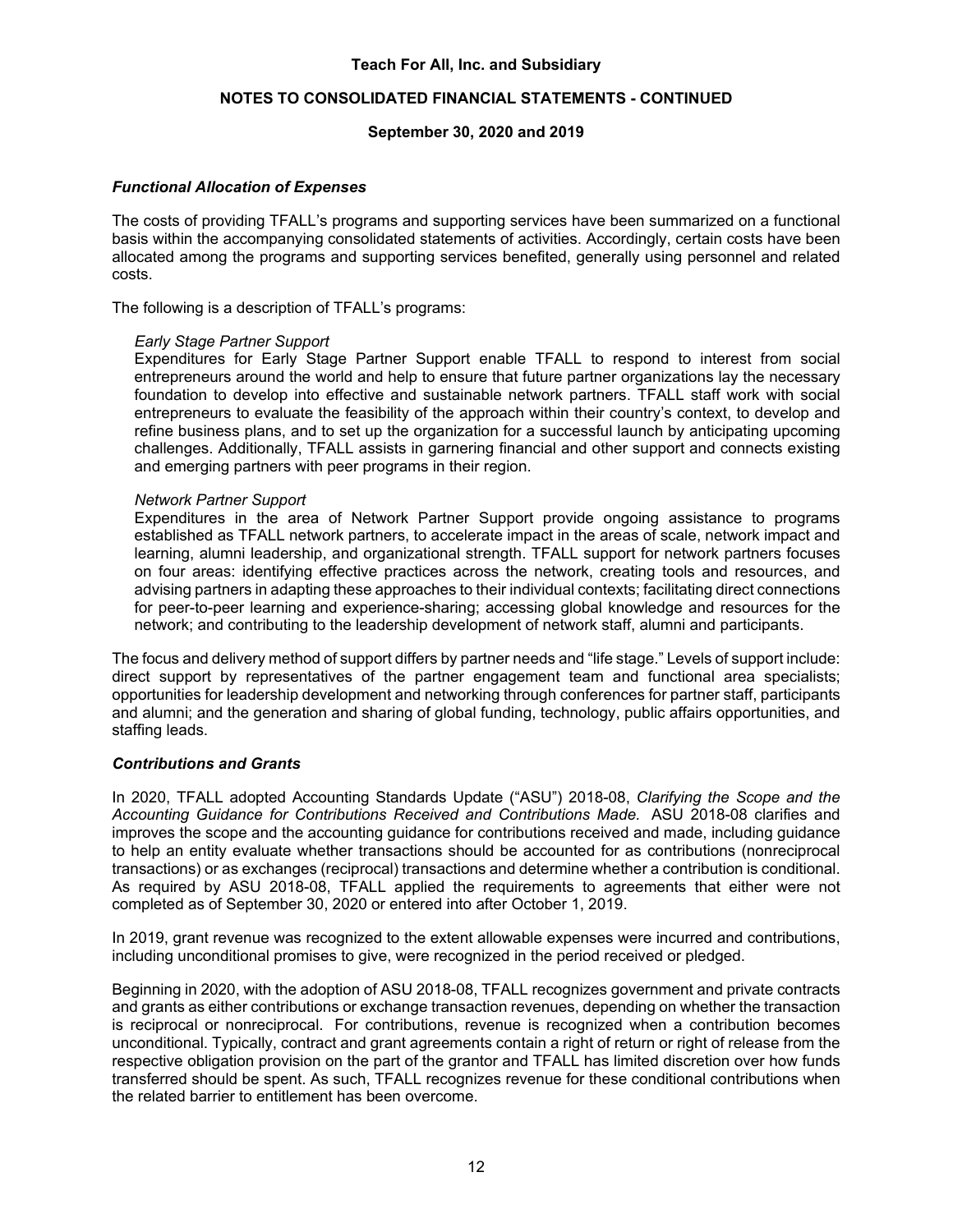# **NOTES TO CONSOLIDATED FINANCIAL STATEMENTS - CONTINUED**

# **September 30, 2020 and 2019**

TFALL reports contributions within net assets with donor restrictions if such gifts are restricted by the donor to a specific program and/or include an explicit or implied time restriction. Expirations of restrictions on net assets (i.e., the donor-stipulated purpose has been fulfilled and/or the stipulated time period has elapsed) are reported as net assets released from restrictions. Gifts whose donor-stipulated purposes are met in the same year as received are reported within net assets without donor restrictions.

As of September 30, 2020 and 2019, TFALL's outstanding conditional contributions totaled approximately \$22.8 million and \$24.5 million, respectively, which will be recognized as revenue as conditions are met. Funds received in advance of conditions being met are reported as deferred revenue within the accompanying consolidated statements of financial position. Deferred revenue for the years ended September 30, 2020 and 2019 totaled \$2,117,428 and \$993,153, respectively.

Contributions, including unconditional promises to give, are reported as revenues in the period received or pledged based upon donor restriction, if any. Contributions to be received in future periods are discounted using a risk-adjusted rate. Amortization of the discount is recorded as additional contribution revenue in accordance with the donor-imposed restrictions, if any. Contributions of assets other than cash, including goods and services, are recorded at their estimated fair value at the date of contribution. Restricted contributions, received and utilized in the same year, are presented in the consolidated statements of activities as unrestricted contributions and support.

## *Contributed Services*

Certain donated professional services have been recognized in the accompanying consolidated financial statements based on the estimated fair value for such services on the date received, in accordance with the criteria for recognition under U.S. GAAP (Note 10).

#### *Allowances for Doubtful Accounts*

Allowances for doubtful accounts are provided based upon management's judgment including such factors as prior collection history and type of receivable. Receivables are written-off when deemed uncollectible. Payments, if any, subsequently received on previously reserved receivables are credited to the allowance for doubtful accounts.

#### *Advances to Network Partners*

Advances to Network Partners represent sub-grant advances that are recognized by TFALL as grant expenditures in future years as the respective network partners meet all of the applicable sub-grant requirements. At September 30, 2020 and 2019, TFALL had advances outstanding to the following network regions:

|                     | 2020            |     |           |
|---------------------|-----------------|-----|-----------|
| Africa              | \$<br>2,632,695 | \$  | 2,003,016 |
| Asia                | 379,204         |     | 479,780   |
| Central America     | 357,456         |     | 178,948   |
| East Asia & Pacific | 987,956         |     | 1,178,438 |
| Europe              | 311,938         |     | 350,981   |
| Middle East         | 1,100,825       |     | 1,145,600 |
| North America       | 365,280         |     | 159,900   |
| South America       | 997.308         |     | 506,369   |
| Total               | \$<br>7,132,662 | \$. | 6,003,032 |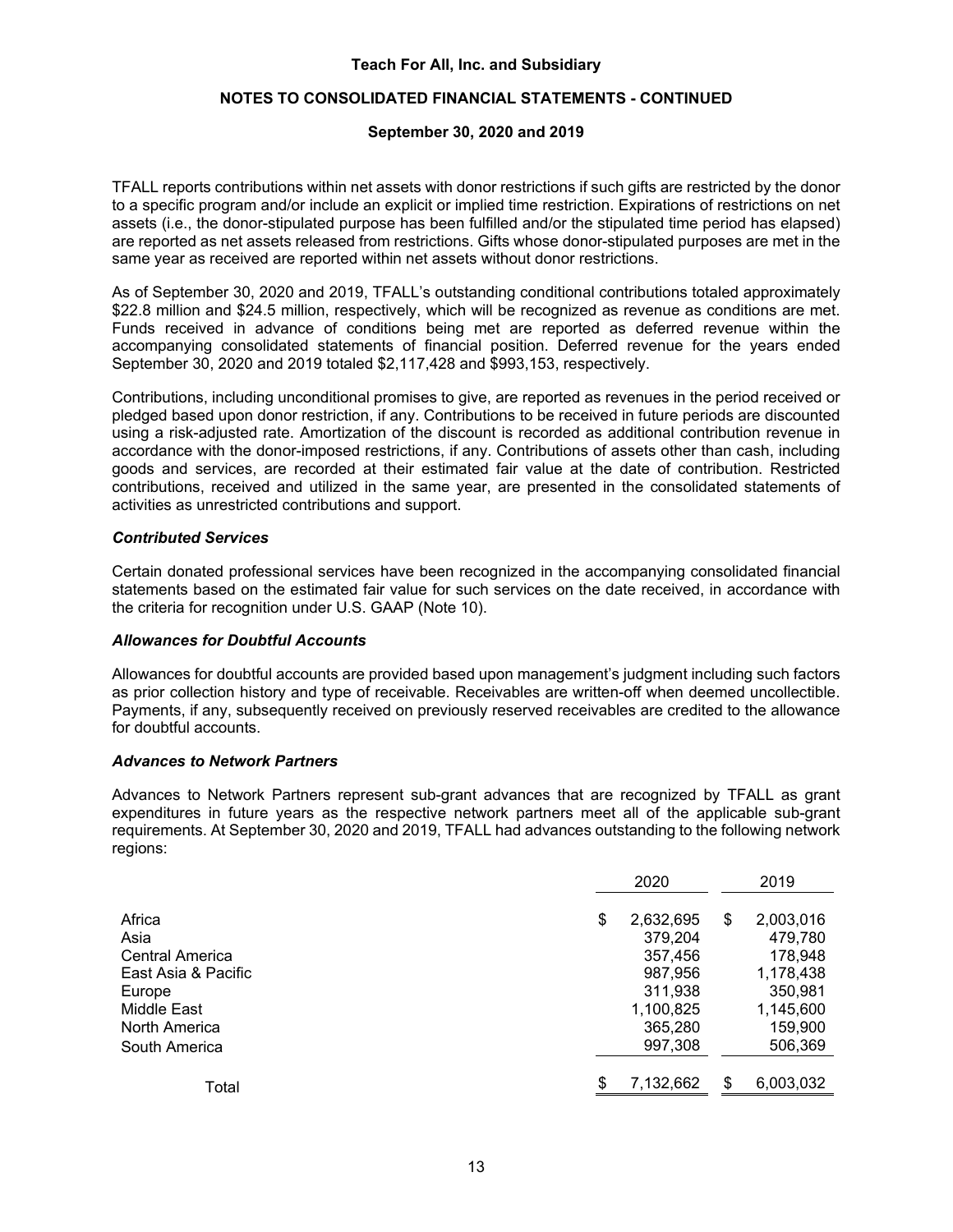# **NOTES TO CONSOLIDATED FINANCIAL STATEMENTS - CONTINUED**

### **September 30, 2020 and 2019**

#### *Grants Made*

Grant awards made by TFALL to recipients are recorded as an expense and a liability when approved by the Board of Directors and the respective grantee has been selected and notified. Conditional grants are recognized when substantially all conditions have been satisfied. Rescinded grants, if any, are recorded as a reduction to grant expense.

### *Fixed Assets*

Computer equipment, software, and other fixed assets with a unit cost in excess of \$3,500 are recorded at cost and depreciated on a straight-line basis over an estimated useful life ranging from three to five years. Leasehold improvements are amortized over the shorter of their useful life or the respective lease term.

#### *Income Taxes*

TFALL follows guidance that clarifies the accounting for uncertainty in tax positions taken or expected to be taken in a tax return, including issues relating to financial statement recognition and measurement. This standard provides that the tax effects from an uncertain tax position can be recognized in the consolidated financial statements only if the position is "more-likely-than-not" to be sustained if the position were to be challenged by a taxing authority. This standard also provides guidance on measurement, classification, interest and penalties, and disclosure, and its adoption had no material impact on the accompanying consolidated financial statements. TFALL has processes presently in place to ensure the maintenance of its tax-exempt status; identify and report unrelated income; determine its filing and tax obligations in jurisdictions for which it has nexus; and identify and evaluate other matters that may be considered tax positions.

#### *Concentration of Credit Risk*

Financial instruments which potentially subject TFALL to concentrations of credit risk consist primarily of cash and cash equivalents. TFALL maintains its cash and cash equivalents with creditworthy, high-quality financial institutions. At certain times, TFALL's bank balances may exceed federally insured limits. However, TFALL has not experienced, nor does it anticipate, any losses with respect to such bank balances. TFALL regularly evaluates its depository arrangements, including performance thereof.

#### *Use of Estimates*

The preparation of the consolidated financial statements in accordance with U.S. GAAP requires management to make estimates and judgements that affect the reported amounts of assets and liabilities and disclosure of contingencies at the date of the consolidated financial statements, and the reported amounts of revenues and expenses during the reporting period. Actual results could differ from those estimates.

#### *New Accounting Pronouncements*

In May 2014, the Financial Accounting Standards Board ("FASB") issued ASU 2014-09, *Revenue from Contracts with Customers*. The ASU provides updated guidance to use in accounting for revenue arising from contracts with customers and supersedes most current revenue recognition guidance. Contribution revenue is specifically excluded from the scope of this update. In June 2020, the FASB issued ASU No. 2020-05, *Revenue from Contracts with Customers* (Topic 606) and *Leases* (Topic 842): *Effective Dates for Certain Entities*, which deferred the effective date of ASU 2014-09 by one year. The guidance is effective for the interim and annual periods beginning on or after December 15, 2019 (i.e., fiscal year ending September 30, 2021). The guidance permits the use of either a retrospective or cumulative effect transition method. TFALL is currently evaluating the new guidance and has not determined the impact this standard may have on the consolidated financial statements nor decided upon the method of adoption.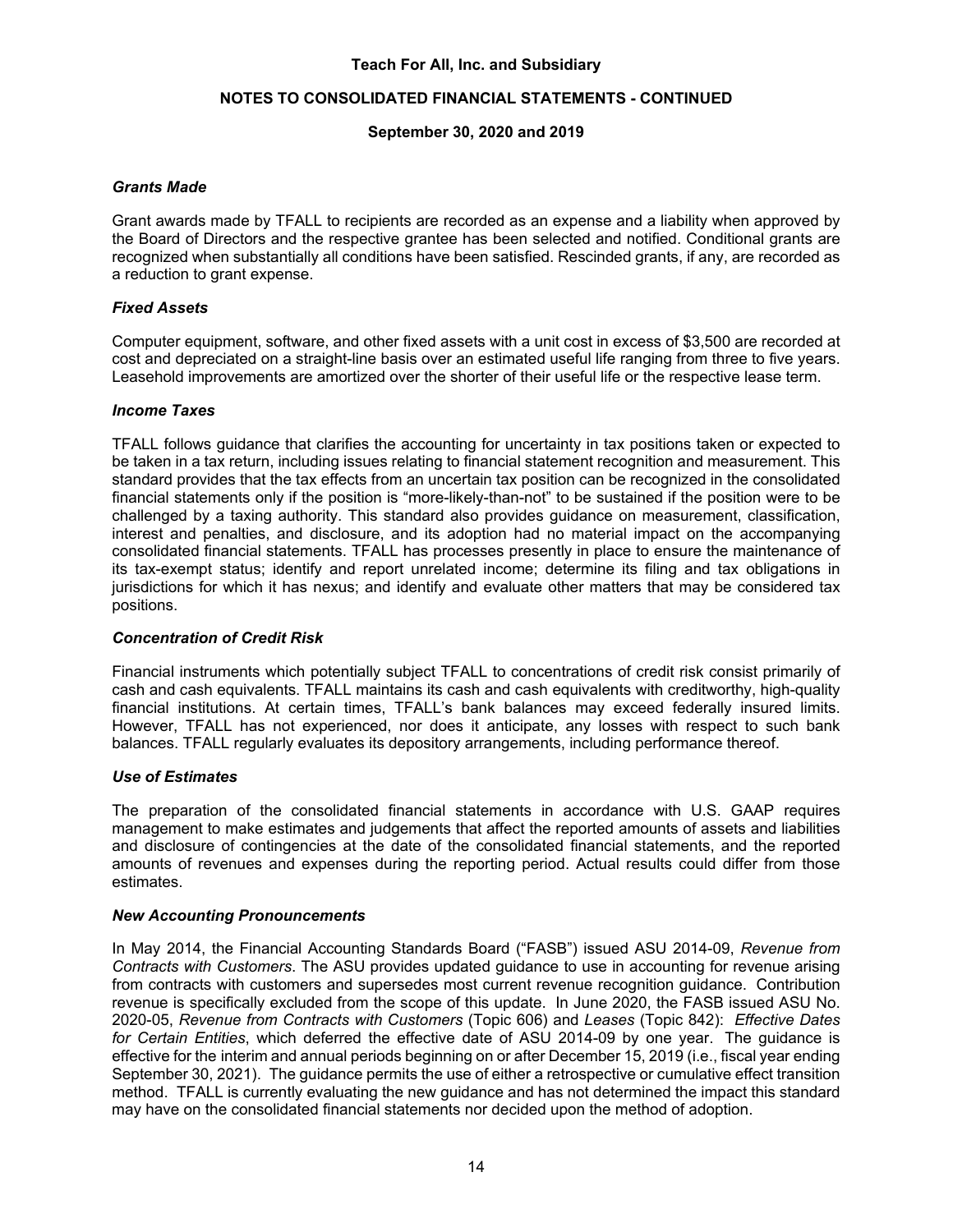# NOTES TO CONSOLIDATED FINANCIAL STATEMENTS - CONTINUED

#### September 30, 2020 and 2019

#### NOTE 3 - LIQUIDITY AND AVAILABILITY OF RESOURCES

TFALL's financial assets available within one year of the consolidated statement of financial position date for general expenditures are as follows:

|                                                                               | 2020                           | 2019                          |
|-------------------------------------------------------------------------------|--------------------------------|-------------------------------|
| Cash and cash equivalents<br>Contributions receivable                         | 25,395,677<br>\$<br>11,632,880 | 12,466,174<br>\$<br>8,916,386 |
| Total financial assets available at September 30,                             | 37,028,557                     | 21,382,560                    |
| Less:<br>Commitments to sub-grantees<br>Contractual and other obligations due | 17,008,404<br>4,405,786        | 7,005,453<br>1,717,295        |
| Total financial assets available within one year                              | 15,614,367                     | 12,659,812                    |

TFALL is primarily supported by contributions (both with and without donor restrictions). As donor restrictions require resources to be used in a particular manner or in future periods, TFALL maintains sufficient resources to meet those responsibilities to its donors. As part of TFALL's liquidity management, through budget planning and monitoring, financial assets are made available as its general operations, liabilities, and other obligations require. It is TFALL's goal to build reserves to meet current and unexpected operating needs. In the event of financial distress or an immediate liquidity need resulting from events outside general operations.

#### NOTE 4 - CONTRIBUTIONS RECEIVABLE, NET

Contributions receivable at September 30, 2020 and 2019, were scheduled to be collected as follows:

|                                                           | 2020                           | 2019                         |
|-----------------------------------------------------------|--------------------------------|------------------------------|
| Less than one year<br>One to five years                   | \$<br>11,521,225<br>19,381,500 | 8,916,386<br>S<br>14,044,500 |
| Less: discount to present value ranging from .12% to .16% | 30,902,725<br>(88,606)         | 22,960,886<br>(416,654)      |
|                                                           | 30,814,119                     | 22,544,232                   |
| Less: allowance for doubtful accounts                     | (371,552)                      | (229,609)                    |
| Contributions receivable, net                             | 30,442,567<br>\$               | 22,314,623                   |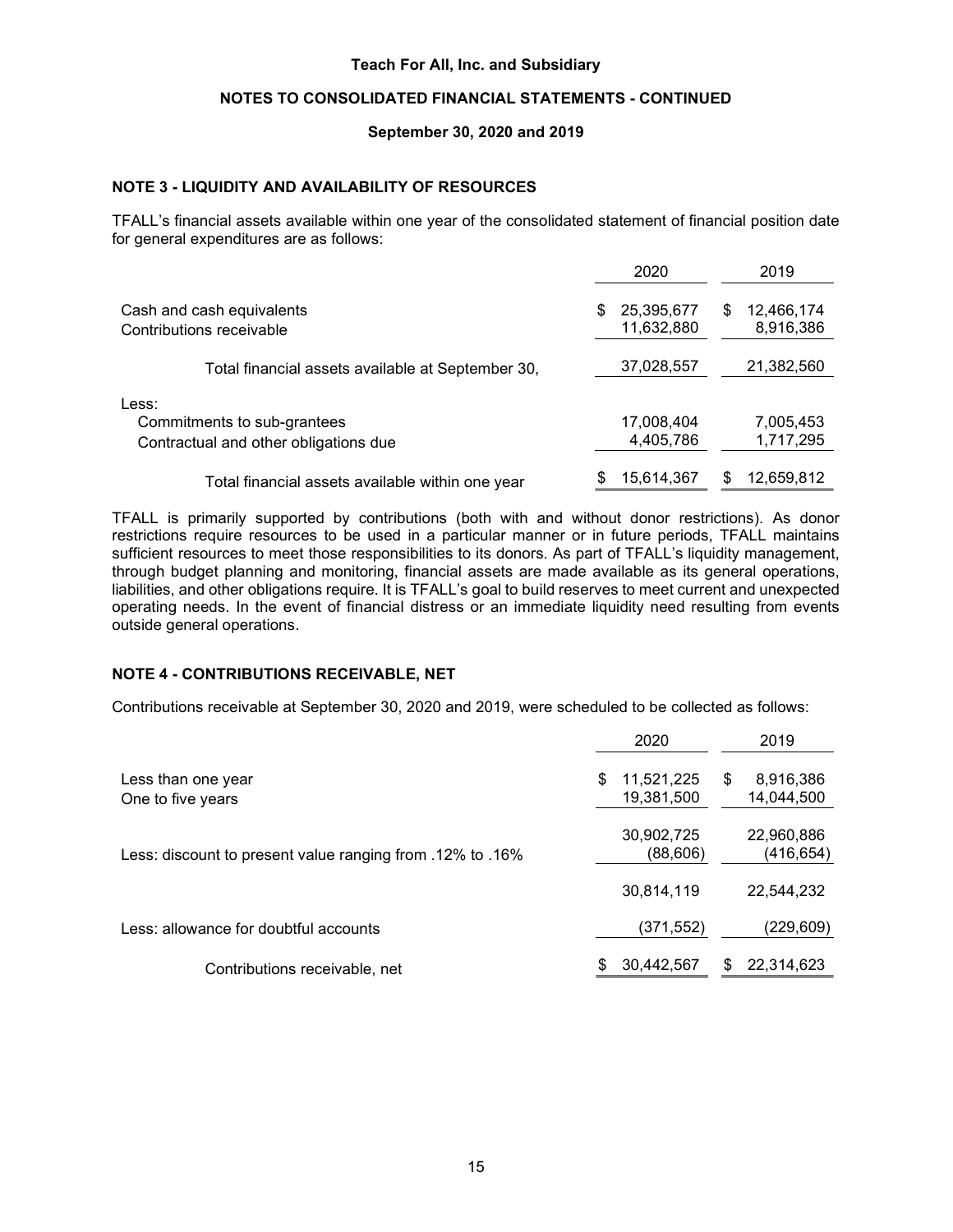## **NOTES TO CONSOLIDATED FINANCIAL STATEMENTS - CONTINUED**

#### **September 30, 2020 and 2019**

#### **NOTE 5 - LOANS PAYABLE - PPP LOAN**

In April 24, 2020, TFALL was granted a loan totaling \$1,701,663 pursuant to the Small Business Administration Paycheck Protection Program under Division A, Title 1 of the CARES Act (the "PPP Loan").

The PPP Loan, which was in the form of a note dated 04/24/2020, matures on April 23, 2022 and bears interest at a rate of 1% per annum. The PPP Loan may be prepaid by TFALL at any time prior to maturity with no repayment penalties. Funds from the PPP Loan may only be used for certain costs, such as payroll costs and occupancy expenses.

TFALL used the entire PPP Loan for qualifying expenses during fiscal 2020 and has submitted a loan forgiveness request in accordance with the terms of the PPP Loan. The forgiveness application was approved by the lender bank on December 29, 2020 and is currently awaiting official Small Business Administration approval.

#### **NOTE 6 - LINE OF CREDIT**

As of September 30, 2019, TFALL had a \$1,000,000 commercial line of credit (on demand) with a major bank. Drawdowns on the line are collateralized by TFALL's without donor restrictions net assets. There were no drawdowns on the line of credit during the years ended September 30, 2020 and 2019. Drawdowns are subject to interest at a rate of 2.5% through July 31, 2020, the expiration date of the line of credit. TFALL chose not to renew the line of credit at the expiration date on July 31, 2020.

#### **NOTE 7 - FIXED ASSETS, NET**

Fixed assets, net, at September 30, 2020 and 2019, consisted of the following:

|                                                                   |    | 2020                  |    | 2019                  |  |
|-------------------------------------------------------------------|----|-----------------------|----|-----------------------|--|
| Computer equipment and software<br>Less: accumulated depreciation | S  | 721.778<br>(720, 595) | -S | 721.778<br>(714, 363) |  |
| Fixed assets, net                                                 | \$ | 1.183                 |    | 7.415                 |  |

#### **NOTE 8 - RELATED PARTY TRANSACTIONS**

TFALL has a Resource Sharing and Expense Reimbursement Agreement with Teach For America, Inc. ("Teach For America"), a related party. Teach For America is a member of the Teach For All network and one of its Board members is also a member of Teach For All, Inc.'s Board of Directors. This agreement states that TFALL shall pay Teach For America for all direct expenses incurred by Teach For America on TFALL's behalf and that TFALL shall pay a pro-rata share of Teach For America's overhead expenses. Amounts paid by TFALL to Teach For America totaled approximately \$564,000 and \$401,000 during the years ended September 30, 2020 and 2019, respectively.

TFALL has a Resource Sharing and Expense Reimbursement Agreement with Teach First, a related party and a member of the Teach For All network. Teach First's Chief Executive Officer and one of its Board members are members of Teach For All, Inc.'s Board of Directors. This agreement commenced in 2016 and states that TFALL shall pay Teach First for all direct expenses incurred by Teach First on TFALL's behalf and that TFALL shall pay a pro-rata share of Teach First's overhead expenses. Amounts paid by TFALL to this related party totaled approximately \$8,000 and \$46,000 during the years ended September 30, 2020 and 2019, respectively.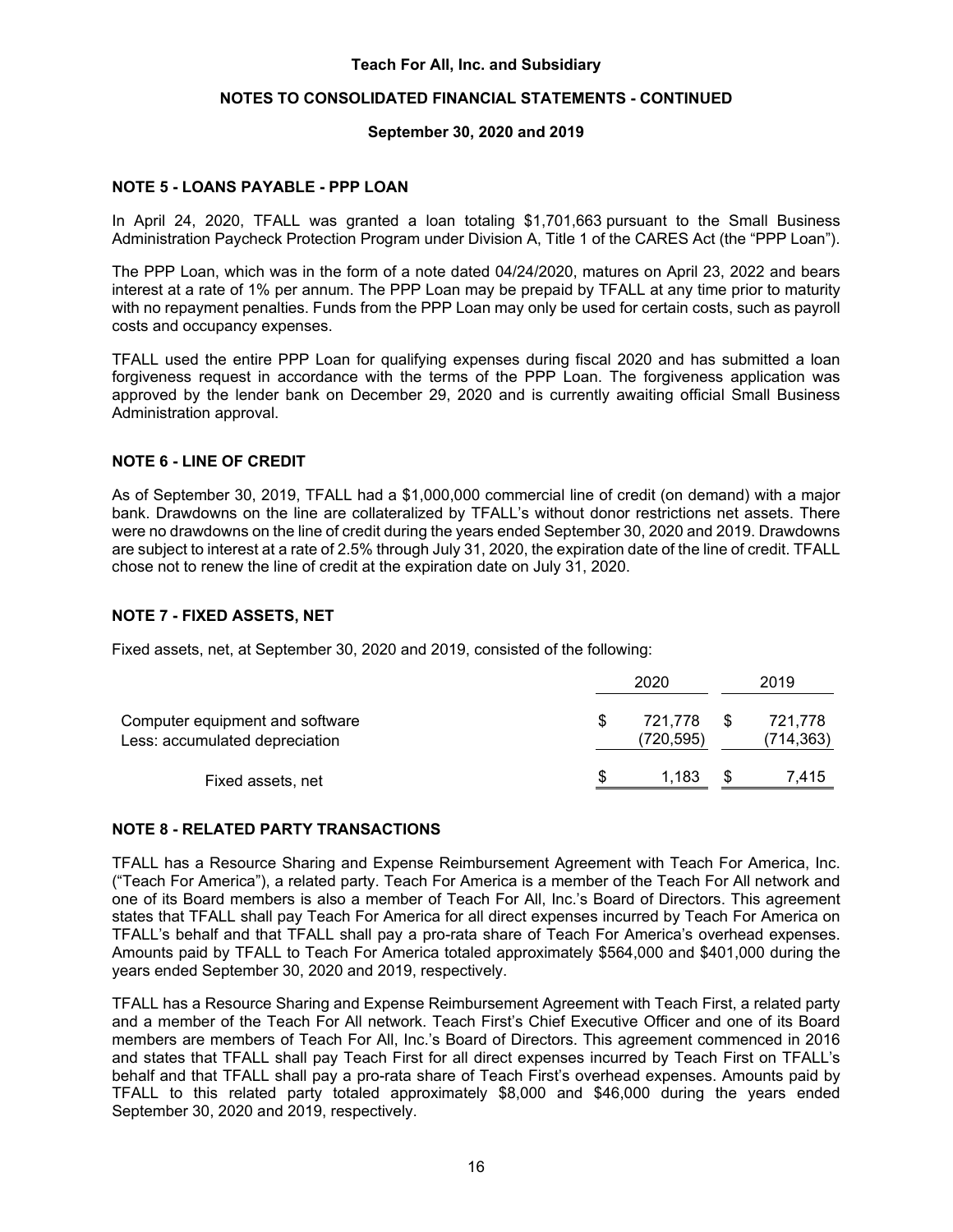# **NOTES TO CONSOLIDATED FINANCIAL STATEMENTS - CONTINUED**

#### **September 30, 2020 and 2019**

In October 2019, TFALL awarded Enseña Por Mexico, a member of the Teach For All network, a grant of up to \$1,050,000, payable over the 32 month period ending May 31, 2022. Payments on the grant were subject to certain milestones and performance criteria being achieved. As of September 30, 2020, \$350,000 had been recognized under the terms of the agreement; the remaining balance of the grant of up to \$700,000 is due to be paid to Enseña Por Mexico during fiscal years 2021 and 2022.

Teach For Nigeria, Teach For Armenia and Empieza por Educar are related parties and members of the Teach For All network. TFALL's Chief Executive Officer is a board member of Teach For Armenia. Empieza por Educar's Chief Executive officer is a board member of TFALL. A board member of Teach For Nigeria is also a board member of Teach For All, Inc. Additionally, TFALL provided certain technical advice to each of these related parties and awarded:

- Teach For Armenia grants totaling approximately \$2,092,000 and \$1,721,000 during the years ended September 30, 2020 and 2019, respectively.
- Teach For Nigeria grants totaling approximately \$927,000 and \$757,000 during the years ended September 30, 2020 and 2019, respectively.
- Empieza por Educar grants totaling approximately \$49,000 and \$85,000 during the years ended September 30, 2020 and 2019, respectively.

# **NOTE 9 - NET ASSETS WITH DONOR RESTRICTIONS**

At September 30, 2020 and 2019, net assets with donor restrictions were comprised of the following:

|                                                  | 2020                                       | 2019                                       |
|--------------------------------------------------|--------------------------------------------|--------------------------------------------|
| Time restricted<br>Expansion<br>Regional support | 10,499,990<br>S<br>1,636,005<br>40,492,903 | 11,728,761<br>S<br>1,440,810<br>20,448,901 |
|                                                  | 52,628,898<br>\$.                          | 33,618,472<br>S                            |

Time restricted net assets represent general support contributions to be received by TFALL in future fiscal years.

Net assets restricted to Expansion represent contributions that are purpose restricted for expanding and improving the quality of TFALL's programmatic work globally.

Net assets restricted to Regional support represent contributions that are purpose restricted for the support of specific network or early stage partners, or groups thereof.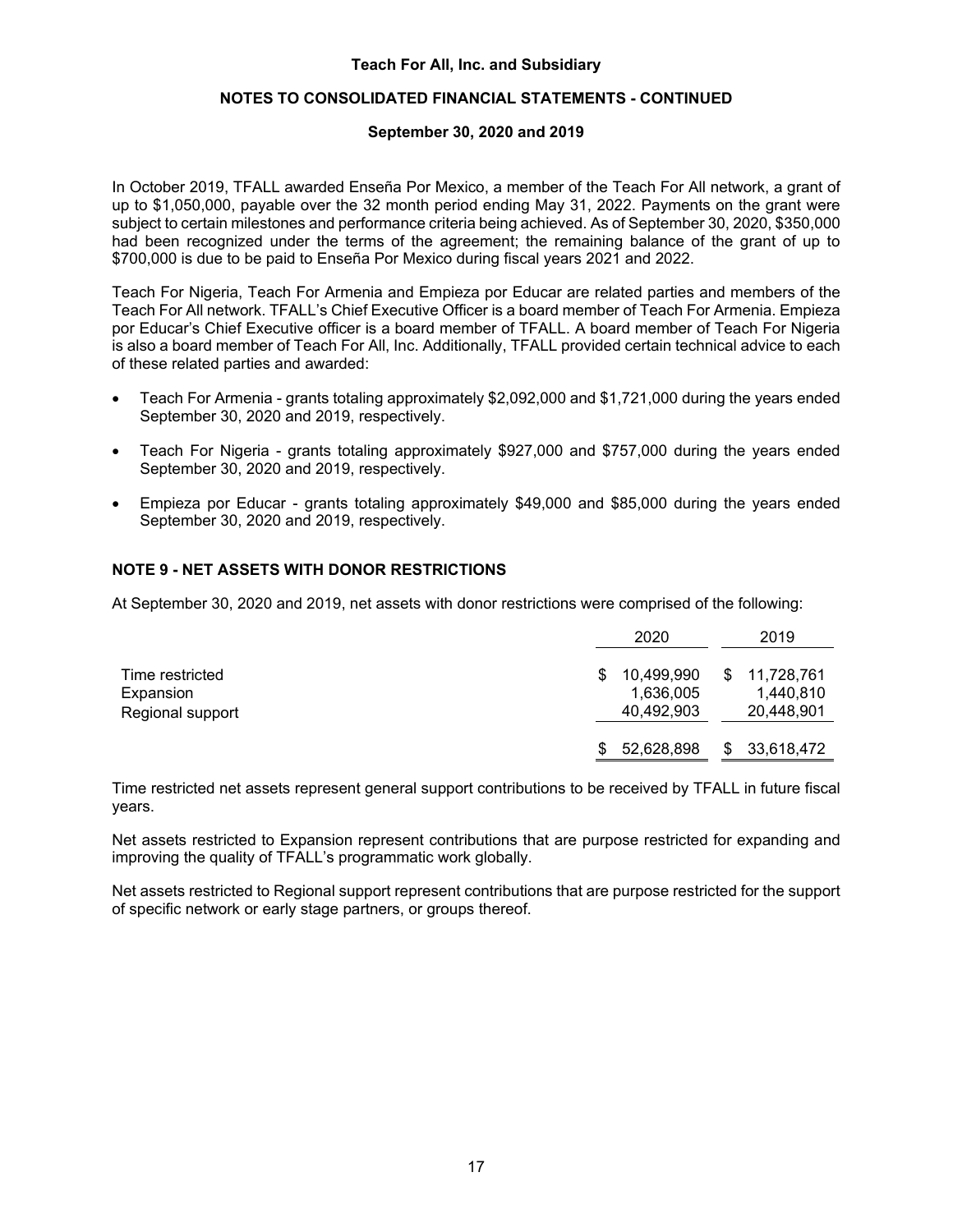# **NOTES TO CONSOLIDATED FINANCIAL STATEMENTS - CONTINUED**

#### **September 30, 2020 and 2019**

Net assets were released from donor-imposed restrictions by incurring expenses satisfying the restricted purposes specified by the donors or by having met the respective time restrictions during the years ended September 30, 2020 and 2019, as follows:

|                                                  |     | 2020                                | 2019                              |
|--------------------------------------------------|-----|-------------------------------------|-----------------------------------|
| Time restricted<br>Expansion<br>Regional support | \$  | 6,038,128<br>1,500,614<br>9,462,791 | 2,725,000<br>493,189<br>4,762,012 |
|                                                  | \$. | 17,001,533                          | 7,980,201                         |

#### **NOTE 10 - CONTRIBUTED SERVICES**

Contributed services for the years ended September 30, 2020 and 2019, consisted of professional services rendered by one consulting company and three law firms. These services included expertise in international trademarks, legal affairs, and program consulting. The fair value of donated services reflected in the accompanying consolidated statements of activities for the years ended September 30, 2020 and 2019 totaled \$2,974,373 and \$2,078,505, respectively.

## **NOTE 11 - RETIREMENT PLAN**

TFALL offers the opportunity to participate in a retirement program to all eligible staff members. Unless otherwise governed by local regulations, full time employees who are scheduled to work at least 30 hours a week or 1,560 hours per year are eligible to participate in a retirement program. A 403(b) retirement plan and a 457(b) deferred compensation plan is offered to eligible US staff and a group pension plan is offered for to staff. Staff members from other locales are offered a comparable retirement plan in line with local regulations, requirements and customs. The 403(b) and group pension plans are defined contribution plans with employer matching contributions. The employer contribution in the US and UK plans is equal to 100% of the employee's contribution up to 6% of their gross earned salary per pay period. Matching contributions in other locales are either governed by local regulations or equal to 100% of the employee's contributions up to 6% of their gross earned salary per pay period. Participants become eligible for the employer matching contributions and are fully vested after 12 months of full time and continuous employment. Withdrawal cannot be made without penalty prior to the locally-determined retirement age (59½ and 55 in the United States and United Kingdom, respectively). The 457(b) deferred compensation plan is established to mitigate lost benefits of employer matching contributions that are otherwise not available to an individual's 403(b) retirement plan due to the Internal Revenue Service earnings limit. These contributions are fully vested immediately and there are two qualifying distribution events: at separation of service or on April 1st in the calendar year after the participant has turned 70½. TFALL's matching contributions under all plans totaled \$619,280 and \$610,729 for the years ended September 30, 2020 and 2019, respectively.

# **NOTE 12 - COMMITMENTS AND CONTINGENCIES**

#### *Litigation*

In the normal course of its operations, TFALL is a party to various claims, some of which are covered by insurance. While it is not feasible to predict the ultimate outcomes of such matters, management of TFALL is not aware of any claims or contingencies that would have a material adverse effect on TFALL's consolidated financial position, changes in net assets or cash flows.